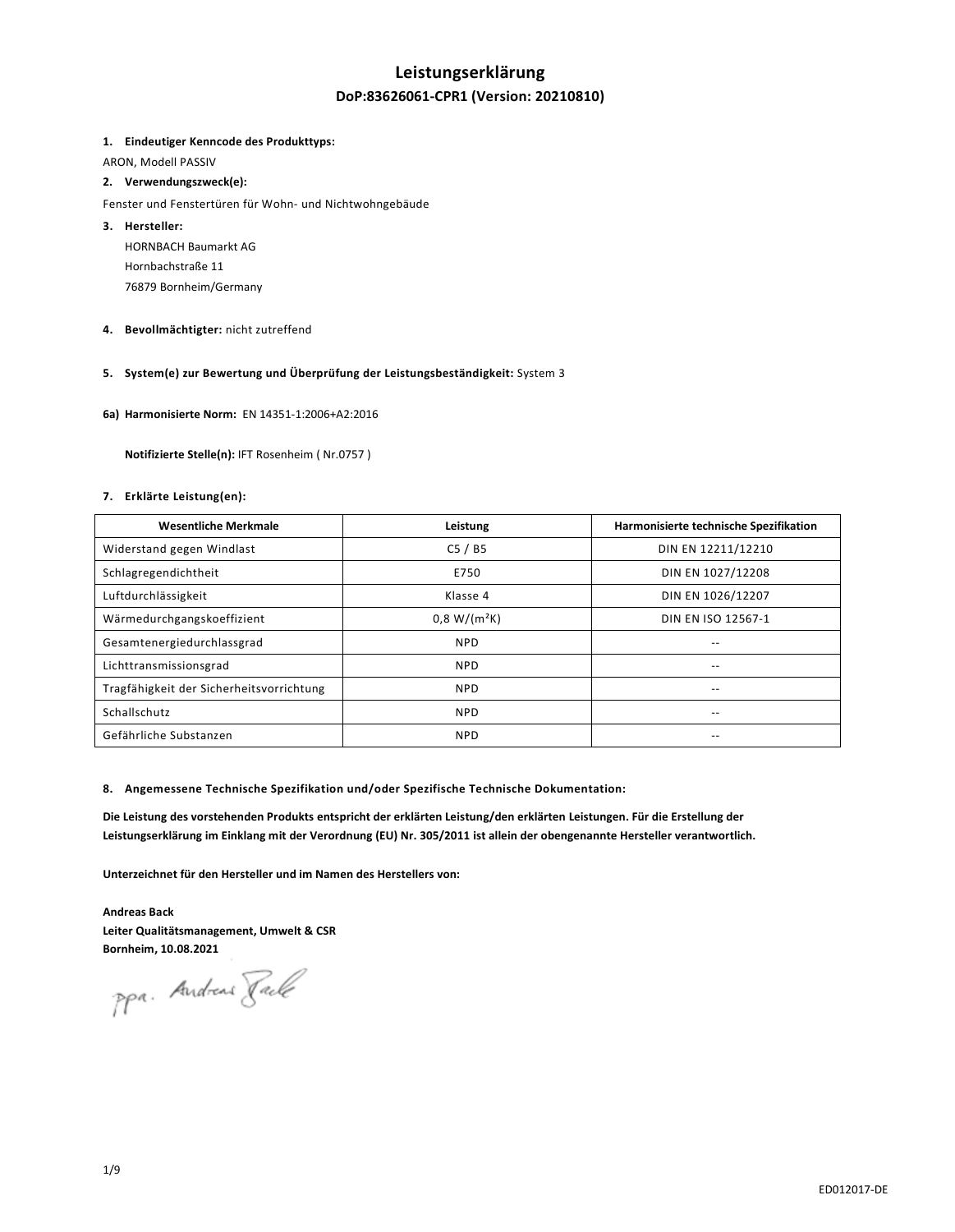## **Declaration of Performance**

## **DoP:83626061-CPR1 (Version: 20210810)**

#### **1. Unique identification code of the product type:**

ARON, PASSIV model

## **2. Purpose(s):**

Windows and French doors for residential and non-residential buildings

## **3. Manufacturer:**

HORNBACH Baumarkt AG Hornbachstraße 11 76879 Bornheim/Germany

**4. Authorised officer:** Not applicable

## **5. System(s) for the assessment and verification of constancy of performance:** System 3

**6a) Harmonised standard:** EN 14351-1:2006+A2:2016

 **Notified body/bodies:** IFT Rosenheim (No. 0757)

#### **7. Declared performance(s):**

| <b>Essential characteristics</b>     | Performance    | Harmonised technical specification    |
|--------------------------------------|----------------|---------------------------------------|
| Resistance to wind load              | C5/BS          | DIN EN 12211/12210                    |
| Driving rain resistance              | E750           | DIN EN 1027/12208                     |
| Air permeability                     | Class 4        | DIN EN 1026/12207                     |
| Heat transfer coefficient            | $0.8 W/(m^2K)$ | DIN EN ISO 12567-1                    |
| Total energy transmittance           | <b>NPD</b>     | $-$                                   |
| Light transmittance                  | <b>NPD</b>     |                                       |
| Bearing capacity of safety equipment | <b>NPD</b>     | $\hspace{0.05cm}$ – $\hspace{0.05cm}$ |
| Sound insulation                     | <b>NPD</b>     | $\overline{\phantom{a}}$              |
| Harmful substances                   | <b>NPD</b>     | $\overline{\phantom{a}}$              |

#### **8. Appropriate Technical Documentation and/or Specific Technical Documentation:**

**The performance of the product identified above is in conformity with the set of declared performance/s. This declaration of performance is issued, in accordance with Regulation (EU) No 305/2011, under the sole responsibility of the manufacturer identified above.** 

**Signed for and on behalf of the manufacturer by:** 

**Andreas Back Head of Quality Assurance, Environmental Issues & CSR At Bornheim on 10.08.2021** 

ppa. Andreas Fack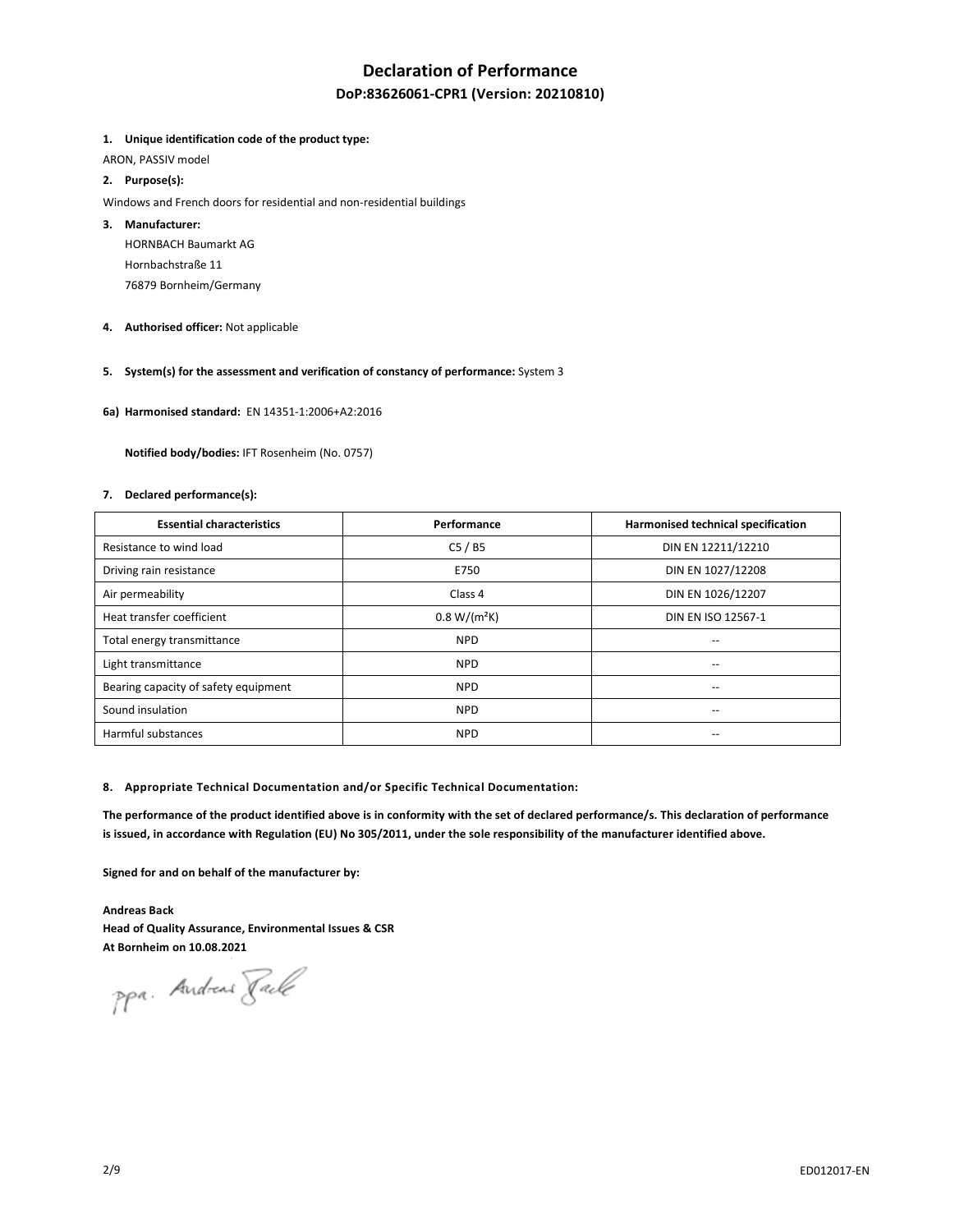## **Déclaration de performance**

## **DoP:83626061-CPR1 (Version 20210810)**

#### **1. Code d'identification clair du type de produit :**

ARON, modèle PASSIV

## **2. Utilisation(s) prévue(s) :**

- Fenêtres et portes-fenêtres pour bâtiments résidentiels ou non-résidentiels
- **3. Fabricant :**

HORNBACH Baumarkt AG Hornbachstraße 11 76879 Bornheim/Germany

- **4. Responsable :** non pertinent
- **5. Système(s) pour évaluer et contrôler la résistance de performance :** Système 3
- **6a) Norme harmonisée :** EN 14351-1:2006+A2:2016

 **Institut(s) notifié(s) :** IFT Rosenheim (n° 0757 )

#### **7. Performance(s) déclarée(s) :**

| Caractéristiques essentielles                     | Performance                         | Spécifications techniques harmonisées |
|---------------------------------------------------|-------------------------------------|---------------------------------------|
| Résistance au vent                                | C5/BS                               | DIN EN 12211/12210                    |
| Etanchéité aux précipitations                     | E750                                | DIN EN 1027/12208                     |
| Perméabilité à l'air                              | Classe 4                            | DIN EN 1026/12207                     |
| Coefficient de transmission thermique             | $0.8 W/(m^2K)$                      | DIN EN ISO 12567-1                    |
| Coefficient global de transmission<br>énergétique | NPD (pas de performance déterminée) |                                       |
| Degré de transmission lumineuse                   | NPD (pas de performance déterminée) |                                       |
| Viabilité du dispositif de sécurité               | NPD (pas de performance déterminée) | --                                    |
| Protection acoustique                             | NPD (pas de performance déterminée) | --                                    |
| Substances dangereuses                            | NPD (pas de performance déterminée) |                                       |

**8. Documentation technique appropriée et/ou documentation technique spécifique :** 

**Les performances du produit identifié ci-dessus sont conformes aux performances déclarées. Conformément au règlement (UE) n o 305/2011, la présente déclaration des performances est établie sous la seule responsabilité du fabricant mentionné ci-dessus.** 

**Signé pour le fabricant et en son nom par :** 

**Andreas Back Directeur Management de la qualité & CSR À Bornheim, le 10.08.2021** 

ppa. Andreas Pack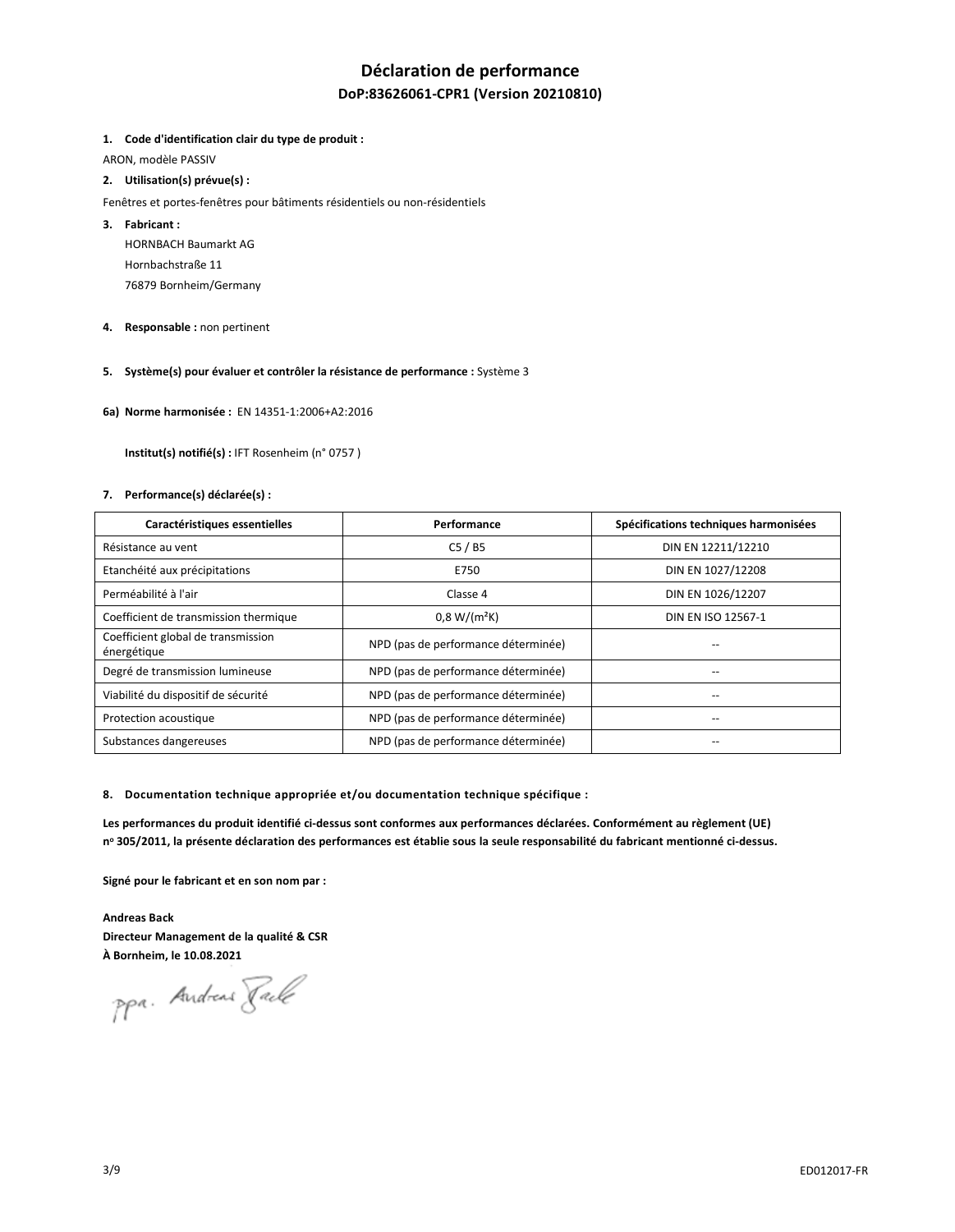## **Dichiarazione di prestazione**

## **DoP:83626061-CPR1 (Versione 20210810)**

#### **1. Codice univoco del tipo di prodotto:**

ARON, modello PASSIV

### **2. Scopo/i d'impiego:**

Finestre e porte-finestre per edifici abitativi e non abitativi

#### **3. Fabbricante:**

HORNBACH Baumarkt AG Hornbachstraße 11 76879 Bornheim/Germany

**4. Responsabile:** non pertinente

## **5. Sistema/i di valutazione e controllo della resistenza del prodotto:** Sistema 3

**6a) Norma armonizzata:** EN 14351-1:2006+A2:2016

 **Organismo/i notificato/i:** IFT Rosenheim (n. 0757 )

#### **7. Prestazione/i dichiarata/e:**

| Caratteristiche essenziali                     | Prestazione                           | Specifiche tecniche armonizzate |
|------------------------------------------------|---------------------------------------|---------------------------------|
| Resistenza al carico vento                     | C5/BS                                 | DIN EN 12211/12210              |
| Tenuta alla pioggia battente                   | E750                                  | DIN EN 1027/12208               |
| Permeabilità all'aria                          | Classe 4                              | DIN EN 1026/12207               |
| Coefficiente di trasmissione termica           | $0,8 W/(m^2K)$                        | DIN EN ISO 12567-1              |
| Grado di passaggio totale dell'energia         | NPD (nessuna performance determinata) |                                 |
| Grado di trasmissione della luce               | <b>NPD</b>                            | --                              |
| Capacità portante del dispositivo di sicurezza | <b>NPD</b>                            | --                              |
| Insonorizzazione                               | <b>NPD</b>                            | --                              |
| Sostanze pericolose                            | <b>NPD</b>                            |                                 |

#### **8. Documentazione tecnica appropriata e/o documentazione tecnica specifica:**

**La prestazione del prodotto sopra identificato è conforme all'insieme delle prestazioni dichiarate. La presente dichiarazione di responsabilità viene emessa, in conformità al regolamento (UE) n. 305/2011, sotto la sola responsabilità del fabbricante sopra identificato.** 

**Firmato a nome e per conto del fabbricante da:** 

**Andreas Back Responsabile Qualità & CSR In Bornheim addì 10.08.2021** 

ppa. Andreas Fack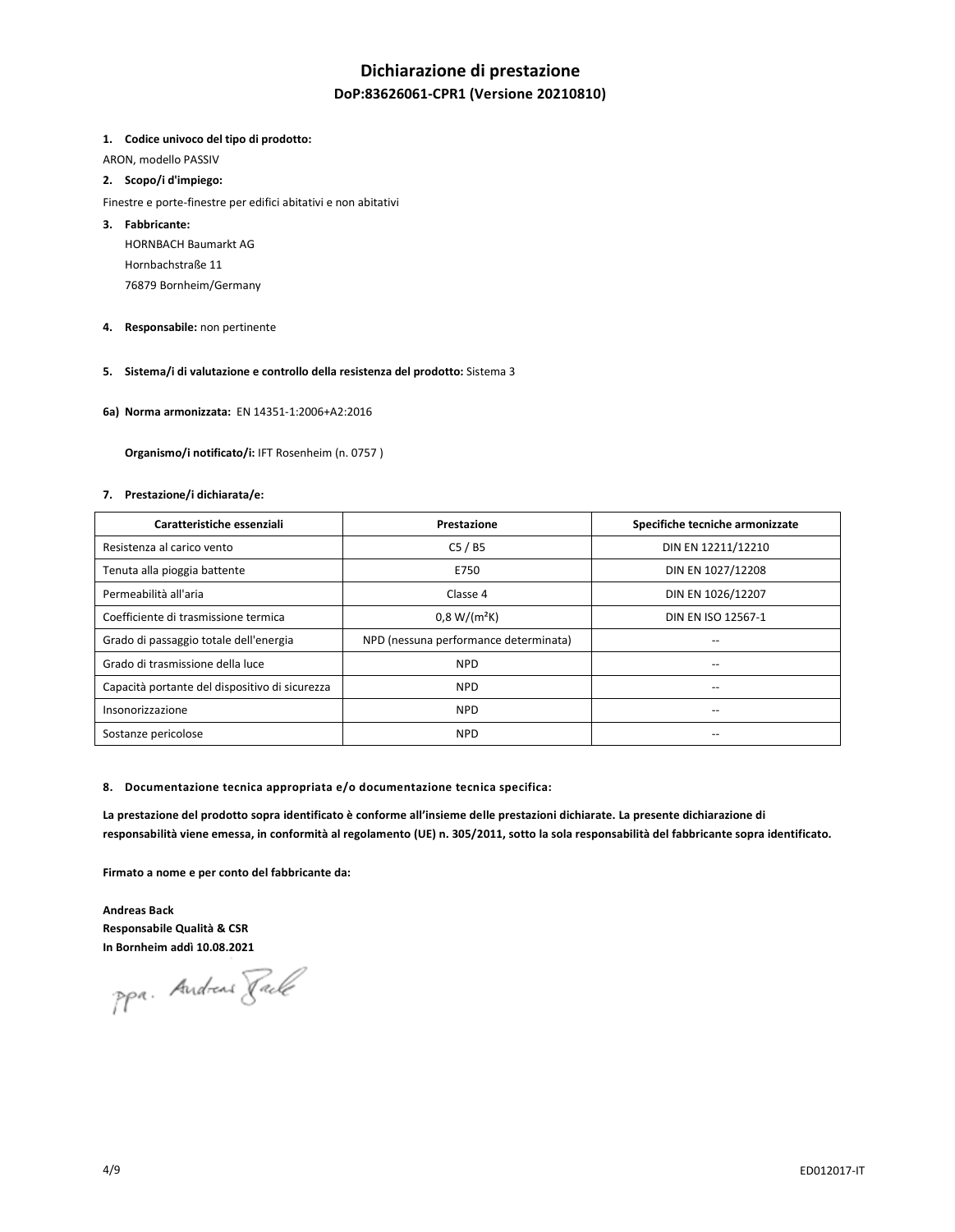## **Prestatieverklaring DoP:83626061-CPR1 (Versie 20210810)**

#### **1. Unieke identificatiecode van het producttype:**

ARON, model PASSIEF

## **2. Gebruiksdoel(en):**

- Ramen en glazen deuren voor woon- en niet-woongebouwen
- **3. Fabrikant:**

HORNBACH Baumarkt AG Hornbachstraße 11 76879 Bornheim/Duitsland

**4. Gevolmachtigde:** niet van toepassing

## **5. Syste(e)m(en) voor de beoordeling en verificatie van de bestendigheid van de prestaties:** Systeem 3

**6a) Geharmoniseerde norm:** EN 14351-1:2006+A2:2016

 **Aangemelde instantie(s):** IFT Rosenheim (nr. 0757)

#### **7. Aangegeven prestatie(s):**

| Essentiële kenmerken                           | Prestatie      | Geharmoniseerde technische specificatie |
|------------------------------------------------|----------------|-----------------------------------------|
| Weerstand tegen windbelasting                  | C5/BS          | EN 12211/12210                          |
| Slagregendichtheid                             | E750           | EN 1027/12208                           |
| Luchtdoorlatendheid                            | Klasse 4       | EN 1026/12207                           |
| Warmtedoorgangscoëfficiënt                     | $0,8 W/(m^2K)$ | EN-ISO 12567-1                          |
| Totale energiedoorlatingsfactor                | <b>NPD</b>     | --                                      |
| Lichttransmissiegraad                          | <b>NPD</b>     | --                                      |
| Draagvermogen van de<br>veiligheidsvoorziening | <b>NPD</b>     |                                         |
| Geluidswering                                  | <b>NPD</b>     | --                                      |
| Gevaarlijke substanties                        | <b>NPD</b>     | --                                      |

#### **8. Geëigende technische documentatie en/of specifieke technische documentatie:**

**De prestaties van het hierboven omschreven product zijn conform de aangegeven prestaties. Deze prestatieverklaring wordt in overeenstemming met Verordening (EU) nr. 305/2011 onder de exclusieve verantwoordelijkheid van de hierboven vermelde fabrikant verstrekt.** 

**Ondertekend voor en namens de fabrikant door:** 

**Andreas Back hoofd Kwaliteitsmanagement & CSR Te Bornheim op 10.08.2021** 

ppa. Andreas Fack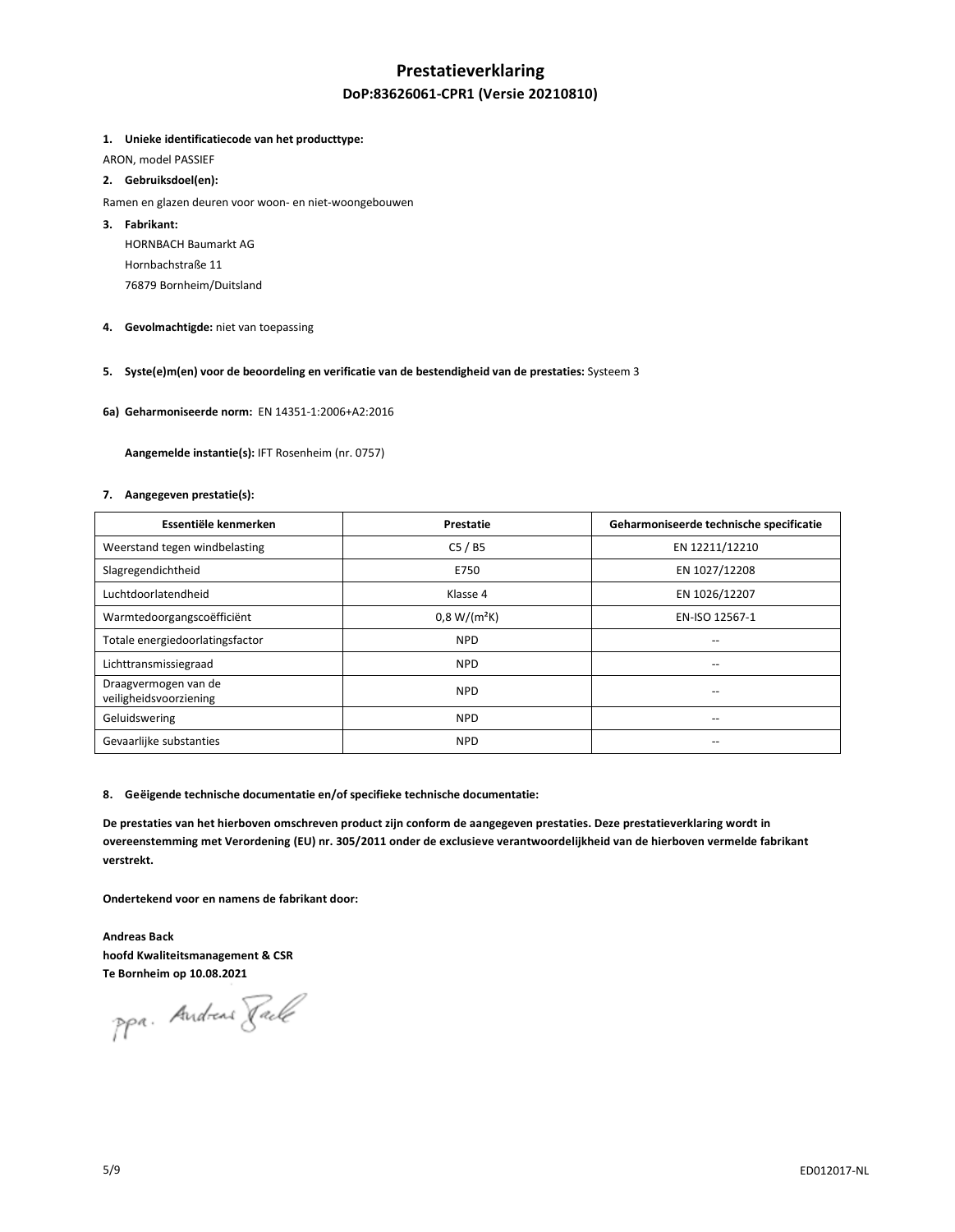## **Prestandadeklaration**

## **DoP:83626061-CPR1 (Version 20210810)**

#### **1. Unik ID-kod för produkttypen:**

ARON, modell PASSIV

#### **2. Användningsändamål:**

Fönster och fönsterdörrar för bostads- och icke-bostadshus

### **3. Tillverkare:**

HORNBACH Baumarkt AG Hornbachstraße 11 76879 Bornheim/Tyskland

### **4. Befullmäktigad:** irrelevant

## **5. System för värdering och kontroll av prestandakontinuitet:** System 3

**6a) Harmoniserad standard:** EN 14351-1:2006+A2:2016

 **Officiellt certifieringsorgan:** IFT Rosenheim (nr 0757)

#### **7. Deklarerad(e) prestanda:**

| Väsentliga kännetecken         | Prestanda      | Harmoniserad teknisk specifikation |
|--------------------------------|----------------|------------------------------------|
| Motstånd mot vindkraft         | C5/BS          | DIN EN 12211/12210                 |
| Täthet vid slagregn            | E750           | DIN EN 1027/12208                  |
| Luftgenomtränglighet           | Klass 4        | DIN EN 1026/12207                  |
| Värmegenomgångskoefficient     | $0,8 W/(m^2K)$ | DIN EN ISO 12567-1                 |
| Total energitransmittans       | ej fastställd  | --                                 |
| Ljustransmissionsfaktor        | ej fastställd  |                                    |
| Säkerhetsanordningens bärighet | ej fastställd  | --                                 |
| Ljudisolering                  | ej fastställd  | --                                 |
| Farliga substanser             | ej fastställd  | --                                 |

#### **8. Lämplig teknisk dokumentation och/eller särskild teknisk dokumentation:**

**Prestandan för ovanstående produkt överensstämmer med den angivna prestandan. Denna prestandadeklaration har utfärdats i enlighet med förordning (EU) nr 305/2011 på eget ansvar av den tillverkare som anges ovan.** 

**Undertecknad på tillverkarens vägnar av:** 

**Andreas Back ledare för kvalitetsmanagement & CSR Bornheim den 10.08.2021** 

ppa. Andreas Fack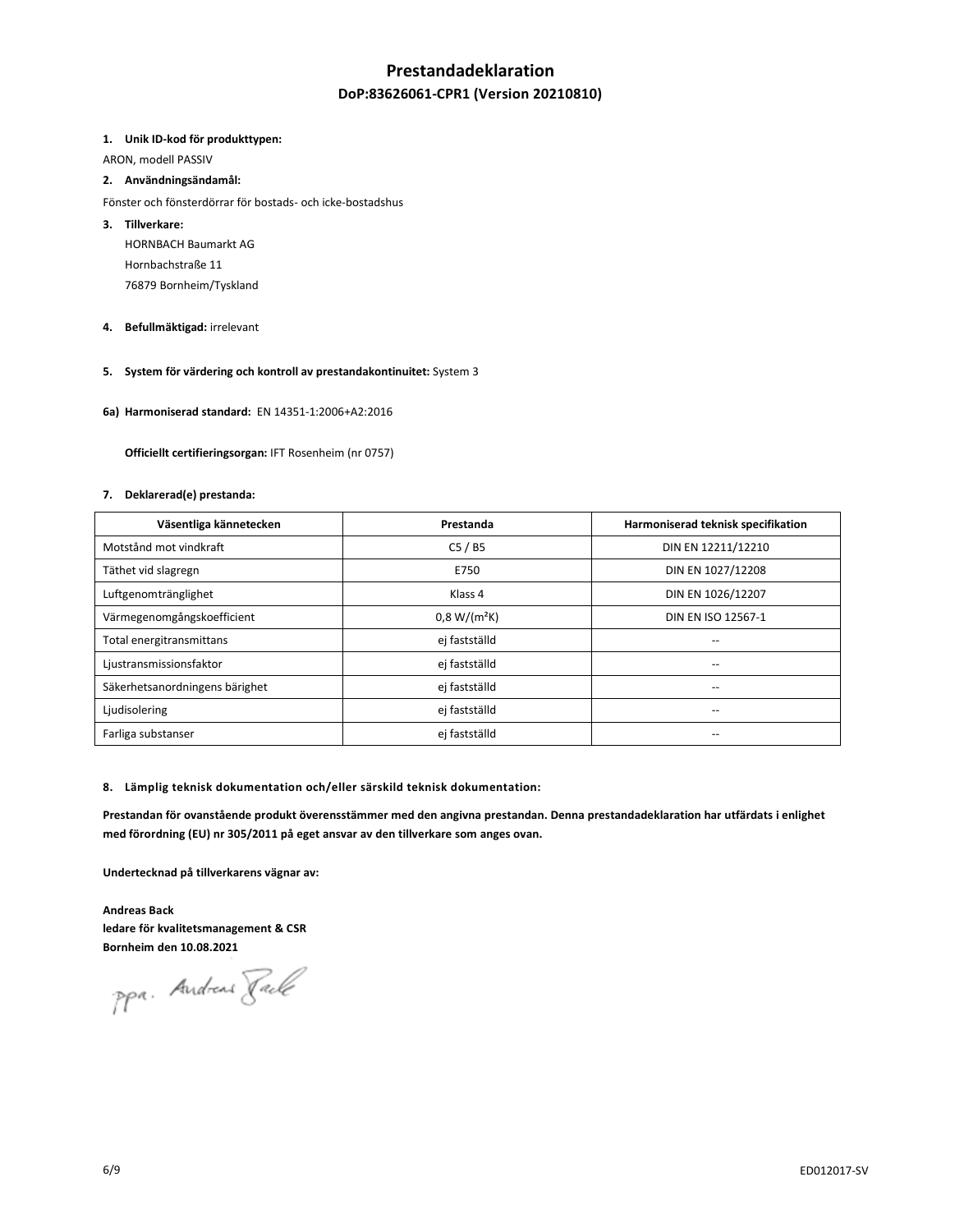## **Prohlášení o výkonu DoP:83626061-CPR1 (Verze 20210810)**

### **1. Jednoznačný identifikační kód typu výrobku:**

ARON, model PASSIV

- **2. Účel(y) použití:**
- Okna a balkónové dveře pro bytové a nebytové budovy
- **3. Výrobce:**

HORNBACH Baumarkt AG Hornbachstraße 11 76879 Bornheim/Německo

- **4. Zplnomocněná osoba:** irelevantní
- **5. Systém(y) pro hodnocení a kontrolu výkonové stálosti:** Systém 3
- **6a) Harmonizovaná norma:** EN 14351-1:2006+A2:2016

 **Notifikované(á) místo(a):** IFT Rosenheim (č. 0757)

#### **7. Prohlášený(é) výkon(y):**

| Podstatné vlastnosti             | Výkon                              | Harmonizovaná technická specifikace |
|----------------------------------|------------------------------------|-------------------------------------|
| Odolnost proti zatížení větrem   | C5/B5                              | DIN EN 12211/12210                  |
| Těsnost vůči nárazovému dešti    | E750                               | DIN EN 1027/12208                   |
| Průvzdušnost                     | Třída 4                            | DIN EN 1026/12207                   |
| Součinitel prostupu tepla        | $0.8 W/(m^2K)$                     | DIN EN ISO 12567-1                  |
| Celková prostupnost energie      | NPD (žádný ukazatel není stanoven) |                                     |
| Stupeň prostupu světla           | NPD (žádný ukazatel není stanoven) |                                     |
| Únosnost bezpečnostního zařízení | NPD (žádný ukazatel není stanoven) | --                                  |
| Zvuková izolace                  | NPD (žádný ukazatel není stanoven) | --                                  |
| Nebezpečné látky                 | NPD (žádný ukazatel není stanoven) |                                     |

#### **8. Příslušná technická dokumentace a/nebo specifická technická dokumentace:**

Vlastnosti výše uvedeného výrobku jsou ve shodě se souborem deklarovaných vlastností. Toto prohlášení o vlastnostech se v souladu s **nařízením (EU) č. 305/2011 vydává na výhradní odpovědnost výrobce uvedeného výše.**

**Podepsáno za výrobce a jeho jménem:** 

**Andreas Back vedoucí oddělení kvality & CSR V Bornheim dne 10.08.2021** 

ppa. Andreas Faile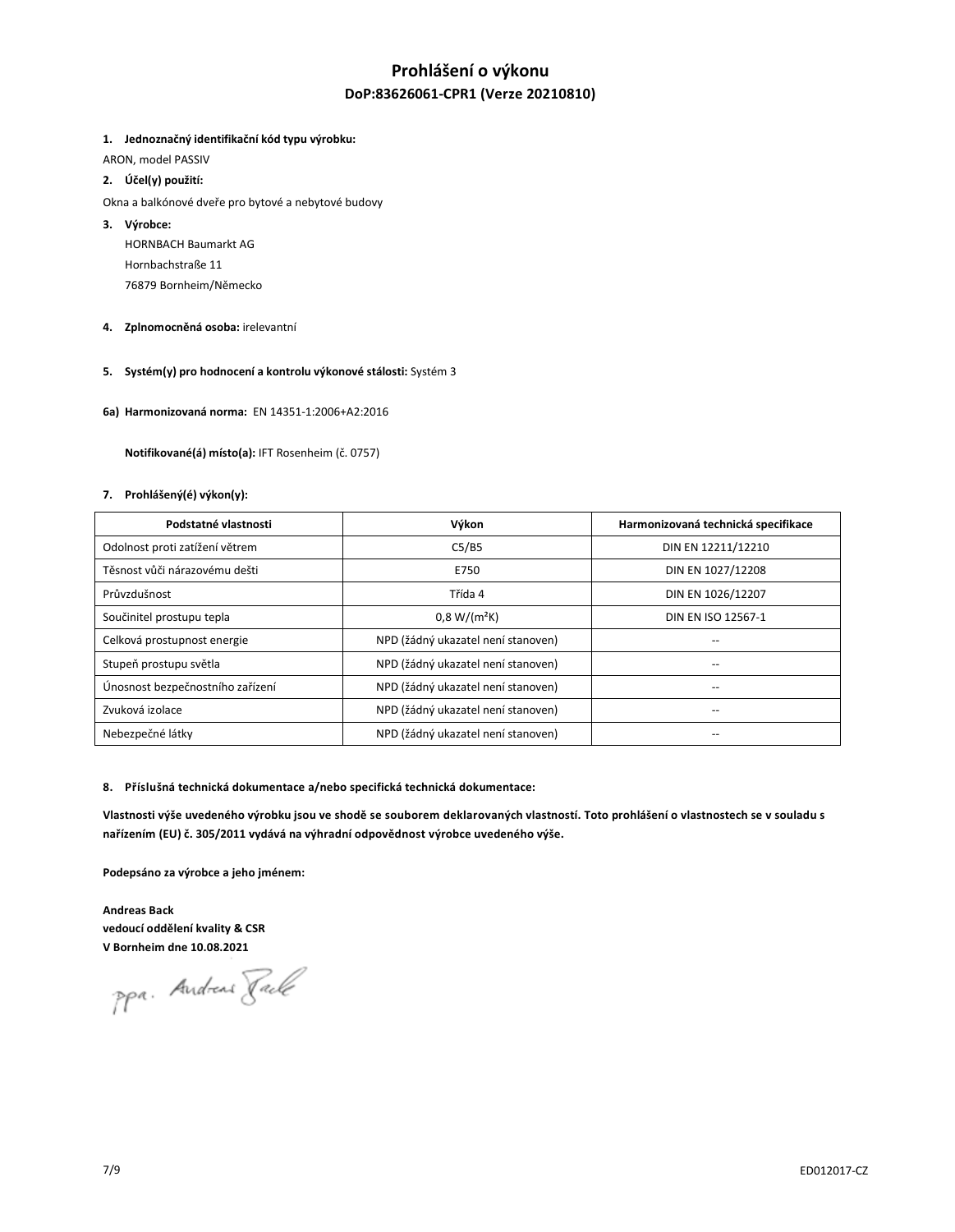# **Vyhlásenie o výkone**

## **DoP:83626061-CPR1 (Verzia 20210810)**

#### **1. Jednoznačný identifikačný kód typu výrobku:**

ARON, model PASSIV

## **2. Účel(y) použitia:**

- Okná a presklené dvere pre bytové a nebytové priestory
- **3. Výrobca:**

HORNBACH Baumarkt AG Hornbachstraße 11 76879 Bornheim/Germany

- **4. Splnomocnená osoba:** nevhodné
- **5. Systém(y) na hodnotenie a kontrolu trvanlivosti výkonu** Systém 3
- **6a) Harmonizovaná norma:** EN 14351-1:2006+A2:2016

 **Notifikované miesto(a):** IFT Rosenheim ( č.0757 )

#### **7. Vyhlásený výkon(y):**

| Dôležité znaky                    | Výkon          | Harmonizovaná technická špecifikácia  |
|-----------------------------------|----------------|---------------------------------------|
| Odpor proti zaťaženiu vetrom      | C5/BS          | DIN EN 12211/12210                    |
| Utesnenie proti nárazom dažďa     | E750           | DIN EN 1027/12208                     |
| Priepustnosť vzduchu              | Trieda 4       | DIN EN 1026/12207                     |
| Koeficient priechodu tepla        | $0.8 W/(m^2K)$ | DIN EN ISO 12567-1                    |
| Celkový stupeň priechodu energie  | <b>NPD</b>     | --                                    |
| Stupeň prenosu svetla             | <b>NPD</b>     |                                       |
| Nosnosť bezpečnostného zariadenia | <b>NPD</b>     | $\hspace{0.05cm}$ – $\hspace{0.05cm}$ |
| Ochrana pred hlukom               | <b>NPD</b>     | --                                    |
| Nebezpečné látky                  | <b>NPD</b>     |                                       |

#### **8. Vhodná technická dokumentácia a/alebo špecifická technická dokumentácia:**

**Uvedené parametre výrobku sú v zhode so súborom deklarovaných parametrov. Toto vyhlásenie o parametroch sa v súlade s nariadením (EU) č. 305/2011 vydáva na výhradnú zodpovednosť uvedeného výrobcu.**

**Podpísal(-a) za a v mene výrobcu:** 

**Andreas Back vedúci manažmentu kvality & CSR V Bornheim dňa 10.08.2021**

ppa. Andreas Fack